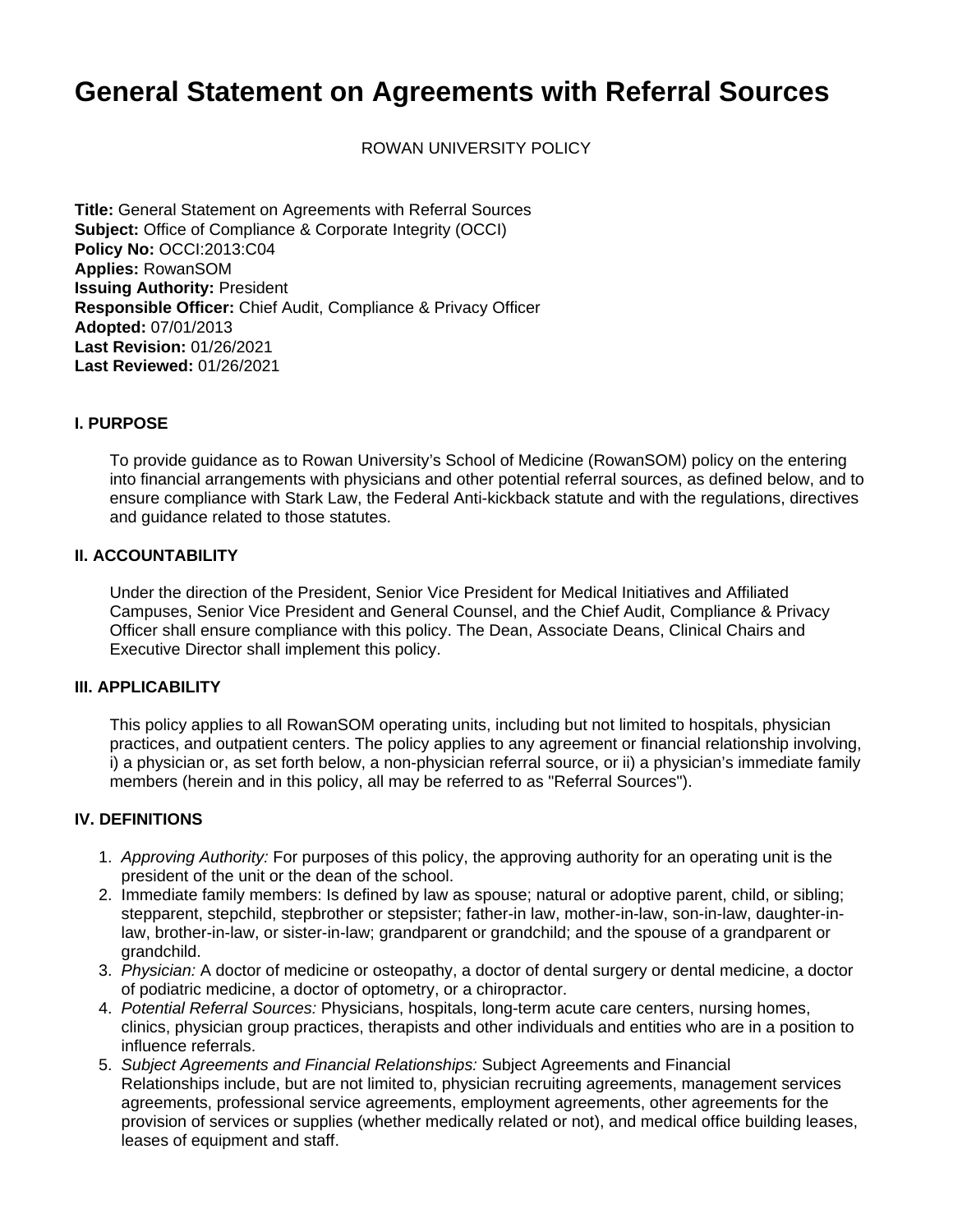### **V. REFERENCES**

- 1. 42 U.S.C. § 1320a-7b; 42 C.F.R. § 1001.952(a)-(v); 42 U.S.C. § 1395nn; 42 C. F. R. § 411.350 et. seq.;
- 2. 60 Fed. Reg. 41914 (Aug. 14, 1995); 63 Fed. Reg. 1659 (Jan. 9, 1998);
- 3. 66 Fed. Reg. 856 (Jan. 4 2001); 69 Fed. Reg. 16054 (March 26, 2004); Voluntary Compliance Plan effective September 26, 2014.

## **VI. POLICY**

RowanSOM will from time to time promulgate various policies as to financial relationships between RowanSOM Operating Units and (i) physicians and (ii) other potential referral sources. Compliance with the policies is required in all contracts with physicians and other referral sources.

- 1. Requirements:
	- a. In general, in compliance with 42 U.S.C. § 1395nn, commonly known as "the Stark Law," and 42 U.S.C. §1320(a)-7b (b), commonly known as the Anti-kickback Statute, and with statutory exceptions and safe harbors, an agreement with a Referral Source must:
		- i. be in writing, signed by the parties and must specify the services covered;
		- ii. specify the timeframe for the arrangement, the term of which must not be for less than one year;
		- iii. specify the consideration (i.e., rent, purchase price, compensation) and set the consideration in advance (with the exception of employment agreements), consistent with fair market value (refer to policy on Fair Market Valuations) for services or items actually provided without taking into account the value or volume of referrals or other business generated by the Referral Source; and
		- iv. be intended to obtain or provide an item or service that is reasonable and necessary for a legitimate business purpose.
	- b. Depending on the nature of the Subject Agreement (i.e., lease of space, professional services agreement, affiliation agreement), additional regulatory requirements may apply in order to fulfill the provisions of applicable legal exceptions or safe harbors. To the extent the Subject Agreement is a Focus Arrangement, as such is defined under the Voluntary Compliance Plan dated September 26. 2014, the Focus Arrangements Database policy and Focus Arrangements Approval Procedure apply and must be followed.
	- c. Other forms of agreements, such as "letters of intent," "letter agreements," or "memoranda of understanding" are subject to this policy. Individuals working within RowanSOM Operating Units, including, but not limited to, its clinical units and departments, must not enter into side agreements or arrangements whether written or oral with physicians or facilities without the explicit approval of the department chair and dean or chief executive officer. This policy also applies to all amendments and extensions/renewals of Subject Agreements with physicians or facilities. If at any time it appears that there have been discussions or memoranda indicating intent to induce referrals by way of a Subject Agreement, such Subject Agreement will not be approved.
	- d. All Subject Agreements with potential referral sources must be reviewed and approved by the responsible dean, chief executive officers, and the Office of Legal Management prior to execution. In most cases, this approval is evidenced by signatures on the applicable term sheet or approval form. Legal review and approvals must be obtained even if the Subject Agreement complies in all respects with RowanSOM policies. Legal review and approvals also must be obtained for amendments to existing Subject Agreements that revise the payment terms or the effective dates of the existing Subject Agreement. It is not acceptable to obtain the appropriate approvals after making payments in accordance with the Subject Agreement. Commitments to physicians may not be made until written approvals have been obtained from the responsible dean, chief executive officer and the Office of Legal Management. Signature authority for all Subject Agreements is subject to RowanSOM policy, Legal Commitment Authority, 00-01-90-05: 00.
- 2. The Office Compliance and Corporate Integrity will educate responsible parties on the laws, regulations and policies applicable to Subject Agreements with Potential Referral Sources, will monitor and review